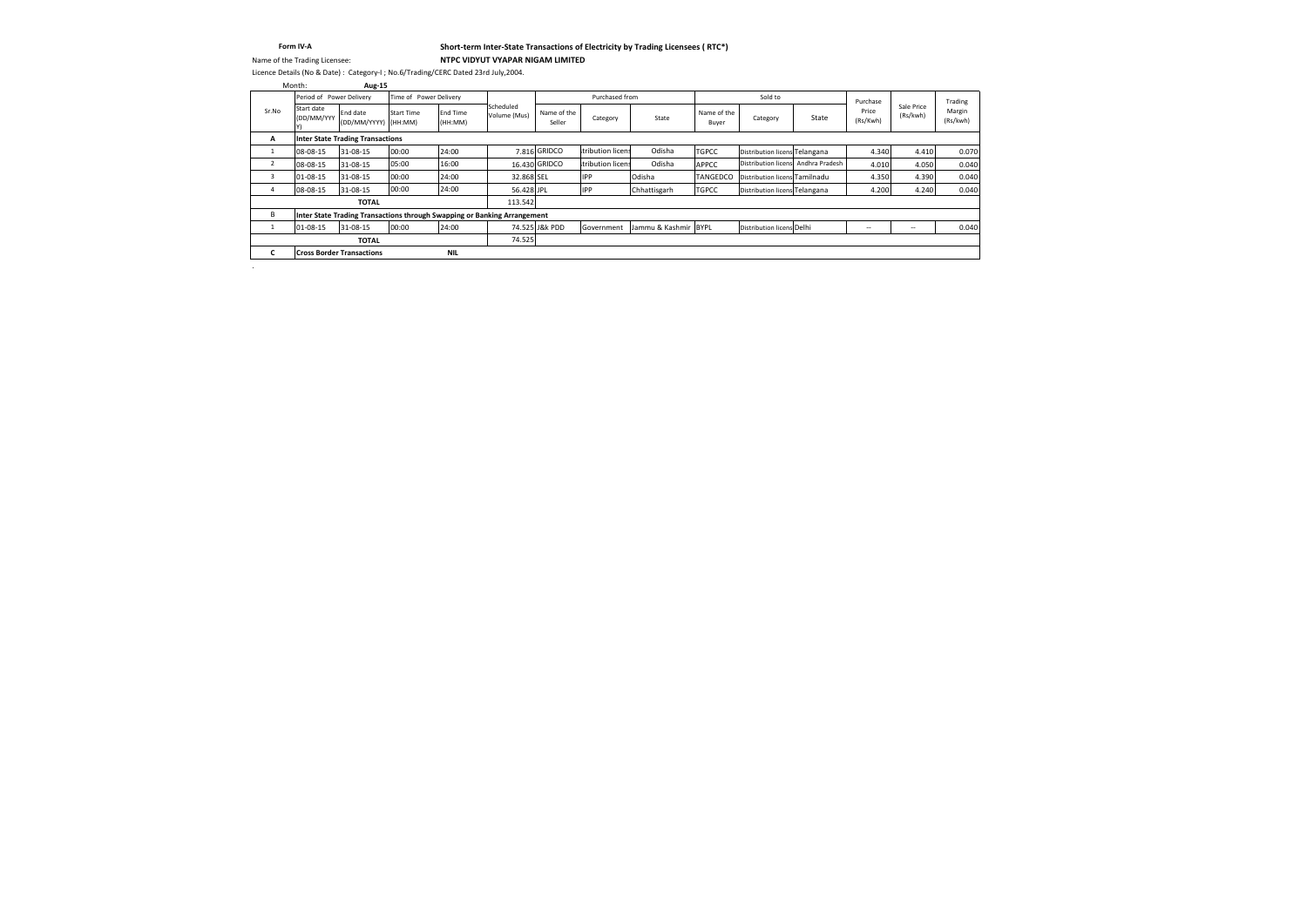#### **Form IV-B Short-term Inter-State Transactions of Electricity by Trading Licensees ( Peak\*)** Name of the Trading Licensee: **NTPC VIDYUT VYAPAR NIGAM LIMITED**

\* Peak = Peak Period (Evening Peak from 17:00hrs to 23:00hrs). Peak period may be revised by the commission

| Month: |                          | Aug-15                                                                         |                              |                        |                           |                       |                |       |                      |          |       |                   |                        |                    |
|--------|--------------------------|--------------------------------------------------------------------------------|------------------------------|------------------------|---------------------------|-----------------------|----------------|-------|----------------------|----------|-------|-------------------|------------------------|--------------------|
|        |                          | Period of Power Delivery                                                       |                              | Time of Power Delivery |                           |                       | Purchased from |       |                      | Sold to  |       | Purchase          |                        | Trading            |
| Sr.No  | Start date<br>(DD/MM/YYY | End date<br>(DD/MM/YYYY)                                                       | <b>Start Time</b><br>(HH:MM) | End Time<br>(HH:MM)    | Scheduled<br>Volume (Mus) | Name of the<br>Seller | Category       | State | Name of the<br>Buyer | Category | State | Price<br>(Rs/Kwh) | Sale Price<br>(Rs/kwh) | Margin<br>(Rs/kwh) |
| A      |                          | <b>Inter State Trading Transactions</b>                                        | <b>NIL</b>                   |                        |                           |                       |                |       |                      |          |       |                   |                        |                    |
|        |                          |                                                                                |                              |                        |                           |                       |                |       |                      |          |       |                   |                        |                    |
| В      |                          | Inter State Trading Transactions through Swapping or Banking Arrangement : NIL |                              |                        |                           |                       |                |       |                      |          |       |                   |                        |                    |
|        |                          |                                                                                |                              |                        |                           |                       |                |       |                      |          |       |                   |                        |                    |
|        |                          | <b>Cross Border Transactions</b>                                               |                              | <b>NIL</b>             |                           |                       |                |       |                      |          |       |                   |                        |                    |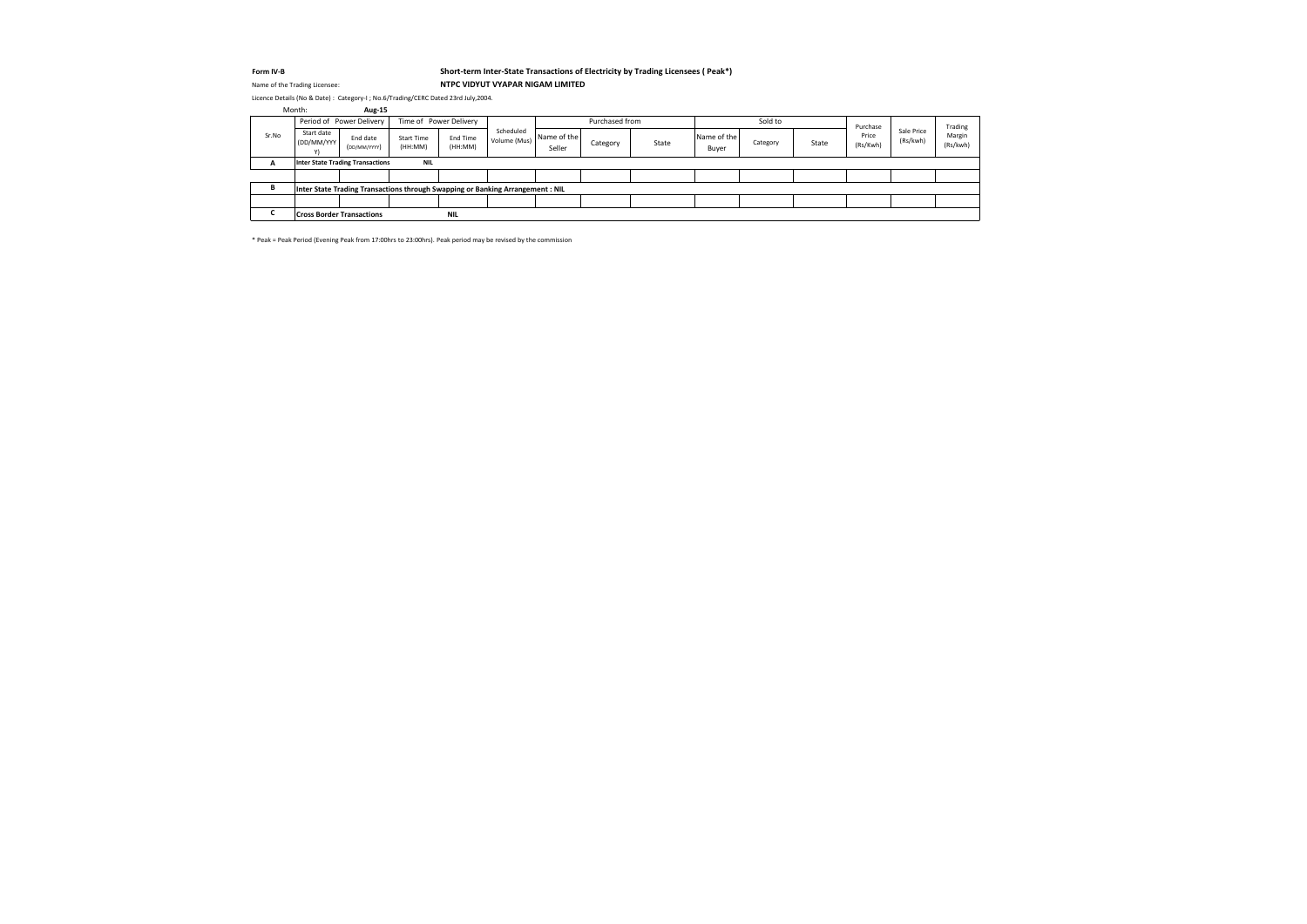#### **Form IV-C Short-term Inter-State Transactions of Electricity by Trading Licensees ( Other than Peak & RTC)** Name of the Trading Licensee: **NTPC VIDYUT VYAPAR NIGAM LIMITED**

| Month:         | <b>Aug-15</b>              |                                         |                        |                                                                          |              |                       |                            |             |                      |                                 |                      |                   |            |                    |
|----------------|----------------------------|-----------------------------------------|------------------------|--------------------------------------------------------------------------|--------------|-----------------------|----------------------------|-------------|----------------------|---------------------------------|----------------------|-------------------|------------|--------------------|
|                |                            | Period of Power Delivery                | Time of Power Delivery |                                                                          | Scheduled    |                       | Purchased from             |             |                      | Sold to                         |                      | Purchase          | Sale Price | Trading            |
| Sr.No          | Start date<br>(DD/MM/YYYY) | End date<br>(DD/MM/YYYY) (HH:MM)        | <b>Start Time</b>      | <b>End Time</b><br>(HH:MM)                                               | Volume (Mus) | Name of the<br>Seller | Category                   | State       | Name of the<br>Buyer | Category                        | State                | Price<br>(Rs/Kwh) | (Rs/kwh)   | Margin<br>(Rs/kwh) |
| Α              |                            | <b>Inter State Trading Transactions</b> |                        |                                                                          |              |                       |                            |             |                      |                                 |                      |                   |            |                    |
|                | 01-08-15                   | 31-08-15                                | 07:30                  | 18:30                                                                    | 0.811        | JCFPL*                | <b>IPP</b>                 | Gujarat     | Govt. of GOA         | Government                      | <b>GOA</b>           | 7.920             | 7.990      | 0.070              |
| $\overline{2}$ | $ 01-08-15 $               | 31-08-15                                | 18:00                  | 23:00                                                                    | 10.870       | <b>DVC</b>            | Generator                  | West Bengal | WBSEDCL              | Distribution licens             | West Bengal          | 3.570             | 3.600      | 0.030              |
| 3              | 01-08-15                   | 31-08-15                                | 18:00                  | 23:00                                                                    | 2.861        | <b>TSECL</b>          | Distribution lic Tripura   |             | WBSEDCL              | Distribution licens West Bengal |                      | 3.560             | 3.600      | 0.040              |
|                | $01 - 08 - 15$             | 15-08-15                                | 00:00                  | 06:00                                                                    | 6.324        | <b>SEL</b>            | <b>IPP</b>                 | Odisha      | <b>UPPCL</b>         | <b>Distribution licens</b>      | <b>Uttar Pradesh</b> | 3.450             | 3.480      | 0.030              |
|                | $01 - 08 - 15$             | 15-08-15                                | 20:00                  | 24:00                                                                    |              |                       |                            |             |                      |                                 |                      |                   |            |                    |
|                |                            | <b>TOTAL</b>                            |                        |                                                                          | 20.866       |                       |                            |             |                      |                                 |                      |                   |            |                    |
| В              |                            |                                         |                        | Inter State Trading Transactions through Swapping or Banking Arrangement |              |                       |                            |             |                      |                                 |                      |                   |            |                    |
|                | 17-08-15                   | 23-08-15                                | 14:00                  | 17:00                                                                    |              | 0.420 MeECL           | Distribution lic Meghalaya |             | <b>Tata Power</b>    | Distribution licens Delhi       |                      | $\sim$            | $\sim$ $-$ | 0.040              |
|                |                            | <b>TOTAL</b>                            |                        |                                                                          | 0.420        |                       |                            |             |                      |                                 |                      |                   |            |                    |
| C.             |                            | <b>Cross Border Transactions</b>        |                        |                                                                          |              |                       |                            |             |                      |                                 |                      |                   |            |                    |
|                |                            | <b>TOTAL</b>                            |                        |                                                                          | <b>NIL</b>   |                       |                            |             |                      |                                 |                      |                   |            |                    |
|                | .                          |                                         |                        |                                                                          |              |                       |                            |             |                      |                                 |                      |                   |            |                    |

**\*** Solar Power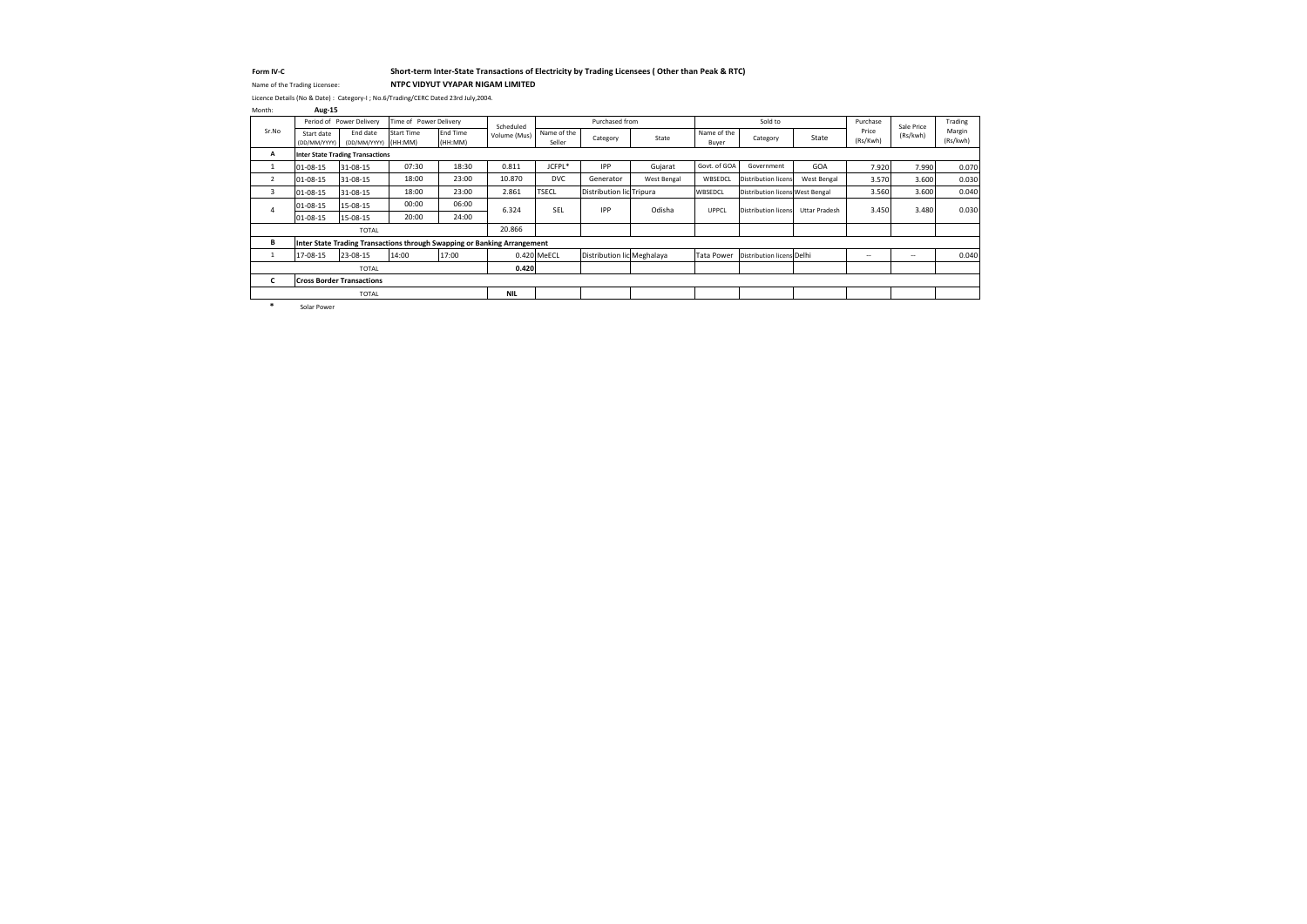#### **Form IV-D Long-term Inter-State Transactions of Electricity by Trading Licensees**

Name of the Trading Licensee: **NTPC VIDYUT VYAPAR NIGAM LIMITED**

| Month: | <b>JULY-2015</b> |                               |
|--------|------------------|-------------------------------|
|        |                  | <b>Actually Scheduled Vol</b> |
|        |                  |                               |

|                 |               |                                                |                     | <b>Actually Scheduled Volume</b> |                                  |                              | Purchased From |                                           |                  | Sold To                          |            |                                             | Purchase Price                             |                              | Sale Price                   |                   |
|-----------------|---------------|------------------------------------------------|---------------------|----------------------------------|----------------------------------|------------------------------|----------------|-------------------------------------------|------------------|----------------------------------|------------|---------------------------------------------|--------------------------------------------|------------------------------|------------------------------|-------------------|
| Sr. No.         |               | Period of transaction                          | NVVN-Solar<br>Power | NVVN-Coal<br>Power               | Total<br><b>Bundled</b><br>Power | Name of<br>Seller            | Category       | State                                     | Name of<br>Buyer | Category                         | State      | Wtd. Avg.<br>Rate of<br>NVVN-Solar<br>Power | *Wtd.<br>Avg.Rate of<br>NVVN-Coal<br>Power | <b>Bundled</b><br>Power Rate | <b>Bundled</b><br>Power Rate | Trading<br>Margin |
|                 | Date From     | Date To                                        | <b>MUs</b>          | MUs                              | <b>MUs</b>                       |                              |                |                                           |                  |                                  |            | Rs / kWh                                    | Rs / kWh                                   | Rs / kWh                     | Rs / kWh                     | Rs / kWh          |
|                 |               | Inter-State & Intra-State Trading Transactions |                     |                                  |                                  |                              |                |                                           |                  |                                  |            |                                             |                                            |                              |                              |                   |
| $\mathbf{1}$    | 01-Jul-15     | 31-Jul-15                                      | 9.986               | 52.160                           | 62.146                           |                              |                |                                           | <b>JVVNL</b>     | Distribution licen Rajasthan     |            |                                             |                                            |                              |                              |                   |
| $\overline{2}$  | $01$ -Jul-15  | 31-Jul-15                                      | 7.989               | 41.728                           | 49.717                           |                              |                |                                           | <b>JdVVNL</b>    | Distribution licen Rajasthan     |            |                                             | 3.2426                                     | 4.4104                       | 4.4804                       | 0.07              |
| 3               | $01 -$ Jul-15 | 31-Jul-15                                      | 6.990               | 36.512                           | 43.503                           |                              |                | <b>Solar Projects</b><br>located in       | <b>AVVNL</b>     | Distribution licen Rajasthan     |            |                                             |                                            |                              |                              |                   |
| 4               | $01$ -Jul-15  | 31-Jul-15                                      | 4.832               | 18.878                           | 23.710                           |                              |                | Rajasthan,<br>Punjab, Uttar               | <b>PSPCL</b>     | Distribution licen Punjab        |            |                                             | 3.1803                                     | 4.6742                       | 4.7442                       | 0.07              |
| 5               | 01-Jul-15     | 31-Jul-15                                      | 11.076              | 45.880                           | 56.956                           |                              |                | Pradesh,<br>Karnataka,                    | <b>UPPCL</b>     | Distribution licenU P            |            |                                             | 3.2057                                     | 4.6261                       | 4.6961                       | 0.07              |
| 6               | $01$ -Jul-15  | 31-Jul-15                                      | 2.586               | 9.613                            | 12.199                           |                              |                | Orissa, Andhra DVC                        |                  | Government                       | <b>DVC</b> |                                             | 3.6766                                     | 5.1251                       | 5.1951                       | 0.07              |
| $\overline{7}$  | 01-Jul-15     | 31-Jul-15                                      | 2.529               | 7.297                            | 9.826                            | <b>NVVN-</b>                 |                | Pradesh, Tamil<br>Nadu,                   | GRIDCO           | Distribution licen Orissa        |            |                                             | 3.8562                                     | 5.5685                       | 5.6385                       | 0.07              |
| 8               | $01 -$ Jul-15 | 31-Jul-15                                      | 6.282               | 37.195                           | 43.477                           | <b>Solar</b><br><b>Power</b> |                | Maharashtra<br>&                          | WBSEDCL          | Distribution licen West Bengal   |            |                                             | 3.2468                                     | 4.2962                       | 4.3662                       | 0.07              |
| 9               | $01$ -Jul-15  | 31-Jul-15                                      | 0.595               | 3.012                            | 3.607                            | from Solar<br>Projects       |                | <b>Northern</b>                           | <b>APDCL</b>     | Distribution licen Assam         |            |                                             | 3.4217                                     | 4.5907                       | 4.6607                       | 0.07              |
| 10 <sup>°</sup> | $01 -$ Jul-15 | 31-Jul-15                                      | 2.227               | 11.478                           | 13.705                           | (JNNSM<br>Phase-I)           |                | $Region =$<br>FGUTPS-1,2 &3, MSEDCL       |                  | Distribution licen Maharashtra   |            |                                             | 2.4472                                     | 3.7575                       | 3.8275                       | 0.07              |
| 11              | 01-Jul-15     | 31-Jul-15                                      | 3.279               | 13.544                           | 16.822                           | &<br>NVVN-                   | Generators     | NCTPS-2,<br>RhTPS-1,2 &3, CSPDCL          |                  | Distribution licen Chhatisgarh   |            | 10.5099                                     | 2.4572                                     | 4.0266                       | 4.0966                       | 0.07              |
| 12              | 01-Jul-15     | 31-Jul-15                                      | 2.629               | 19.811                           | 22.440                           | Coal<br><b>Power</b>         |                | SSTPS-1,<br><b>Western Region TSSPDCL</b> |                  | Distribution licen Telangana     |            |                                             | 2.9113                                     | 3.8015                       | 3.8715                       | 0.07              |
| 13              | $01$ -Jul-15  | 31-Jul-15                                      | 1.097               | 8.270                            | 9.367                            | from                         |                | $=$ KSTPS-1 &3,<br>MSTPS-1,               | <b>TSNPDCL</b>   | Distribution licen Telangana     |            |                                             |                                            |                              |                              |                   |
| 14              | 01-Jul-15     | 31-Jul-15                                      | 0.632               | 8.209                            | 8.841                            | unallocated<br>quota of      |                | SPTPS-1&2,<br>VSTPS-1,2,3 &4, APEPDCL     |                  | Distribution licen Andhra Prades |            |                                             | 2.9063                                     | 3.4496                       | 3.5196                       | 0.07              |
| 15              | $01 -$ Jul-15 | 31-Jul-15                                      | 1.212               | 15.745                           | 16.957                           | <b>NTPC</b><br>Stations      |                | <b>Southern</b><br>$Region =$             | <b>APSPDCL</b>   | Distribution licen Andhra Prades |            |                                             |                                            |                              |                              |                   |
| 16              | 01-Jul-15     | 31-Jul-15                                      | 0.699               | 3.095                            | 3.793                            |                              |                | <b>RSTPS-1&amp;3,</b><br>TSTPS-2,         | TANGEDCO         | Distribution licen Tamil Nadu    |            |                                             | 2.8987                                     | 4.3006                       | 4.3706                       | 0.07              |
| 17              |               | 01-Jul-15 31-Jul-15                            | 4.316               | 20.634                           | 24.950                           |                              |                | SMPTS-2,                                  | <b>BESCOM</b>    | Distribution licen Karnataka     |            |                                             |                                            |                              |                              |                   |
| 18              | $01$ -Jul-15  | 31-Jul-15                                      | 1.237               | 5.913                            | 7.149                            |                              |                | <b>Eastern Region</b><br>$=$ FSTPS-1&3,   | <b>GESCOM</b>    | Distribution licen Karnataka     |            |                                             |                                            |                              |                              |                   |
| 19              | 01-Jul-15     | 31-Jul-15                                      | 1.744               | 8.339                            | 10.083                           |                              |                | KhTPS-1&2,<br>TSTPS-1                     | <b>HESCOM</b>    | Distribution licen Karnataka     |            |                                             | 2.9105                                     | 4.2251                       | 4.2951                       | 0.07              |
| 20              | 01-Jul-15     | 31-Jul-15                                      | 0.763               | 3.646                            | 4.408                            |                              |                |                                           | <b>MESCOM</b>    | Distribution licen Karnataka     |            |                                             |                                            |                              |                              |                   |
| 21              | 01-Jul-15     | 31-Jul-15                                      | 0.955               | 4.564                            | 5.518                            |                              |                |                                           | <b>CESC</b>      | Distribution licen Karnataka     |            |                                             |                                            |                              |                              |                   |
|                 | <b>Total</b>  |                                                | 73.653              | 375.522                          | 449.175                          |                              |                |                                           |                  |                                  |            |                                             |                                            |                              |                              |                   |

**\* Wtd. Average Rate for Power from NTPC Stations as per CERC tariff based on scheduled energy by Discoms.**

# As per CERC notified tariff of respective stations

Month: **Period of Power Delivery MEDIUM TERM**

| <b>IVIUIILII.</b> |                            | <b>FEILUG OF FUWER DEINERY</b>                                           |                        | IVILDIVINI ILINIVI         |              |                       |                               |                                                                                          |                      |                            |            |            |  |
|-------------------|----------------------------|--------------------------------------------------------------------------|------------------------|----------------------------|--------------|-----------------------|-------------------------------|------------------------------------------------------------------------------------------|----------------------|----------------------------|------------|------------|--|
|                   |                            | Period of Power Delivery                                                 | Time of Power Delivery |                            | Scheduled    |                       | Purchased from                |                                                                                          | Sold to              |                            |            | Sale Price |  |
| Sr.No             | Start date<br>(DD/MM/YYYY) | End date<br>(DD/MM/YYYY) (HH:MM)                                         | <b>Start Time</b>      | <b>End Time</b><br>(HH:MM) | Volume (Mus) | Name of the<br>Seller | Category                      | State                                                                                    | Name of the<br>Buyer | Category                   | State      | (Rs/kwh)   |  |
| A                 |                            | Inter State Trading Transactions                                         |                        |                            |              |                       |                               |                                                                                          |                      |                            |            |            |  |
|                   | $01-08-15$                 | 31-08-15                                                                 | 00:00                  | 24:00                      |              | 27.179 CSPDCL         | Distribution lic Chhattisgarh |                                                                                          | <b>KSEB</b>          | Distribution licens Kerala |            | 4.140      |  |
|                   |                            | <b>TOTAL</b>                                                             |                        |                            | 27.179       |                       |                               |                                                                                          |                      |                            |            |            |  |
| B                 |                            | Inter State Trading Transactions through Swapping or Banking Arrangement |                        |                            |              |                       | <b>NIL</b>                    |                                                                                          |                      |                            |            |            |  |
| Month:            |                            | <b>AUGUST 2015</b>                                                       |                        | <b>LONG TERM</b>           |              |                       |                               |                                                                                          |                      |                            |            |            |  |
| C                 |                            | <b>ICross Border Transactions</b>                                        |                        |                            |              |                       |                               |                                                                                          |                      |                            |            |            |  |
|                   | $01-08-15$                 | 31-08-15                                                                 | 00:00                  | 24:00                      | 148.930      | <b>NTPC Stations</b>  | Generator                     | <b>ISGS</b>                                                                              | NVVN A/c BPD         | Nodal agency               | Bangladesh | #2.568     |  |
|                   |                            | <b>TOTAL</b>                                                             |                        |                            | 148.930      |                       |                               |                                                                                          |                      |                            |            |            |  |
|                   |                            |                                                                          |                        |                            |              |                       |                               | $H = 0.1$ and $H = 0.00$ and $H = 0.000$ and $H = 0.000$ and $H = 0.000$ and $H = 0.000$ |                      |                            |            |            |  |

Licence Details (No & Date) : Category-I ; No.6/Trading/CERC Dated 23rd July,2004.

**FORM IV-D**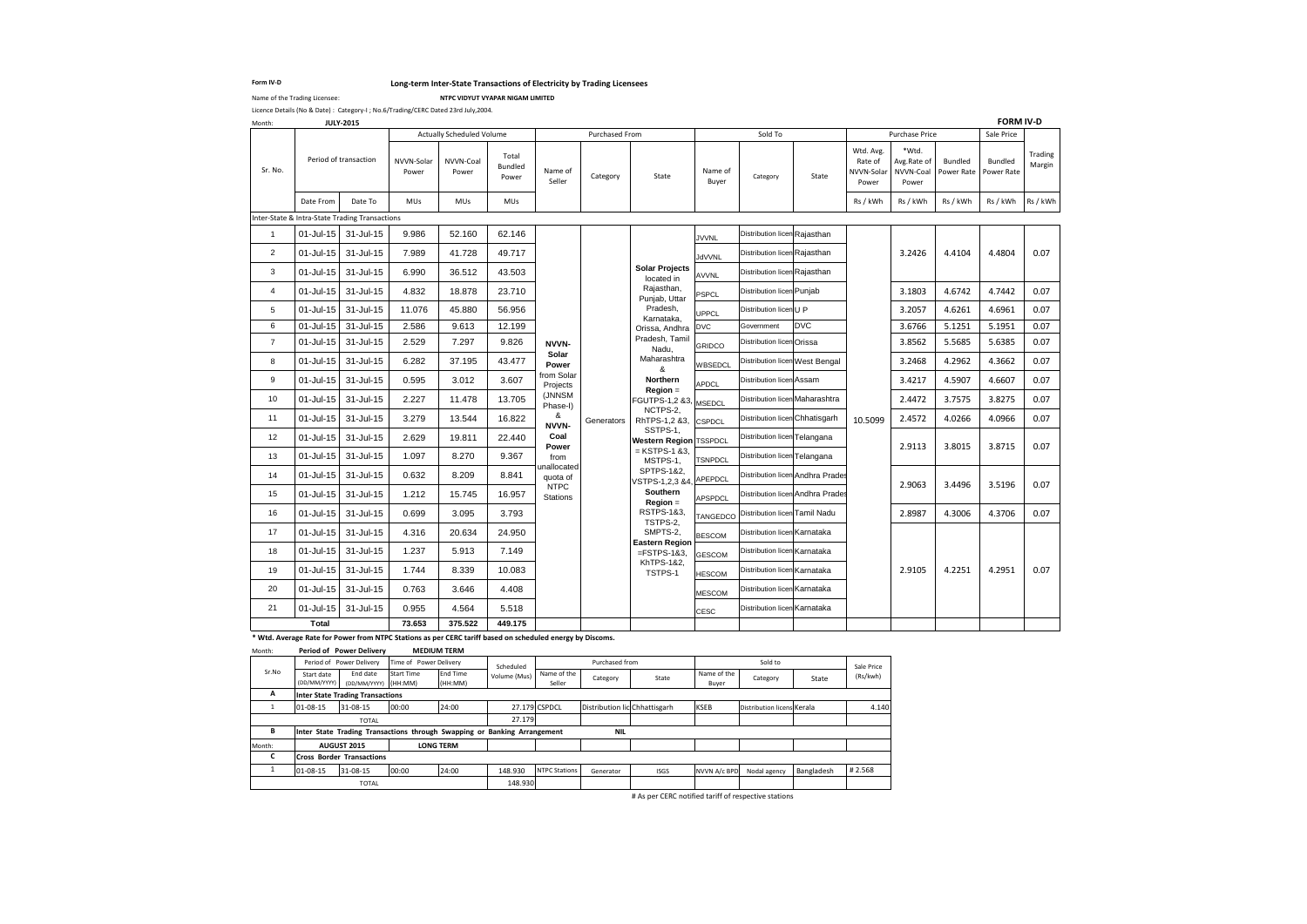### Form IV-E Intra-State Transactions of Electricity by Trading Licensees

Name of the Trading Licensee: NTPC VIDYUT VYAPAR NIGAM LIMITED

| .            | $-$                                  |            |
|--------------|--------------------------------------|------------|
| Sr. No.      | <b>Total Transacted Volume (Mus)</b> | State      |
|              | 16.596                               | Odisha     |
| <b>TOTAL</b> | 16.596                               |            |
|              | <b>Long Term Transactions</b>        | <b>NIL</b> |
|              |                                      |            |
|              |                                      |            |
|              |                                      |            |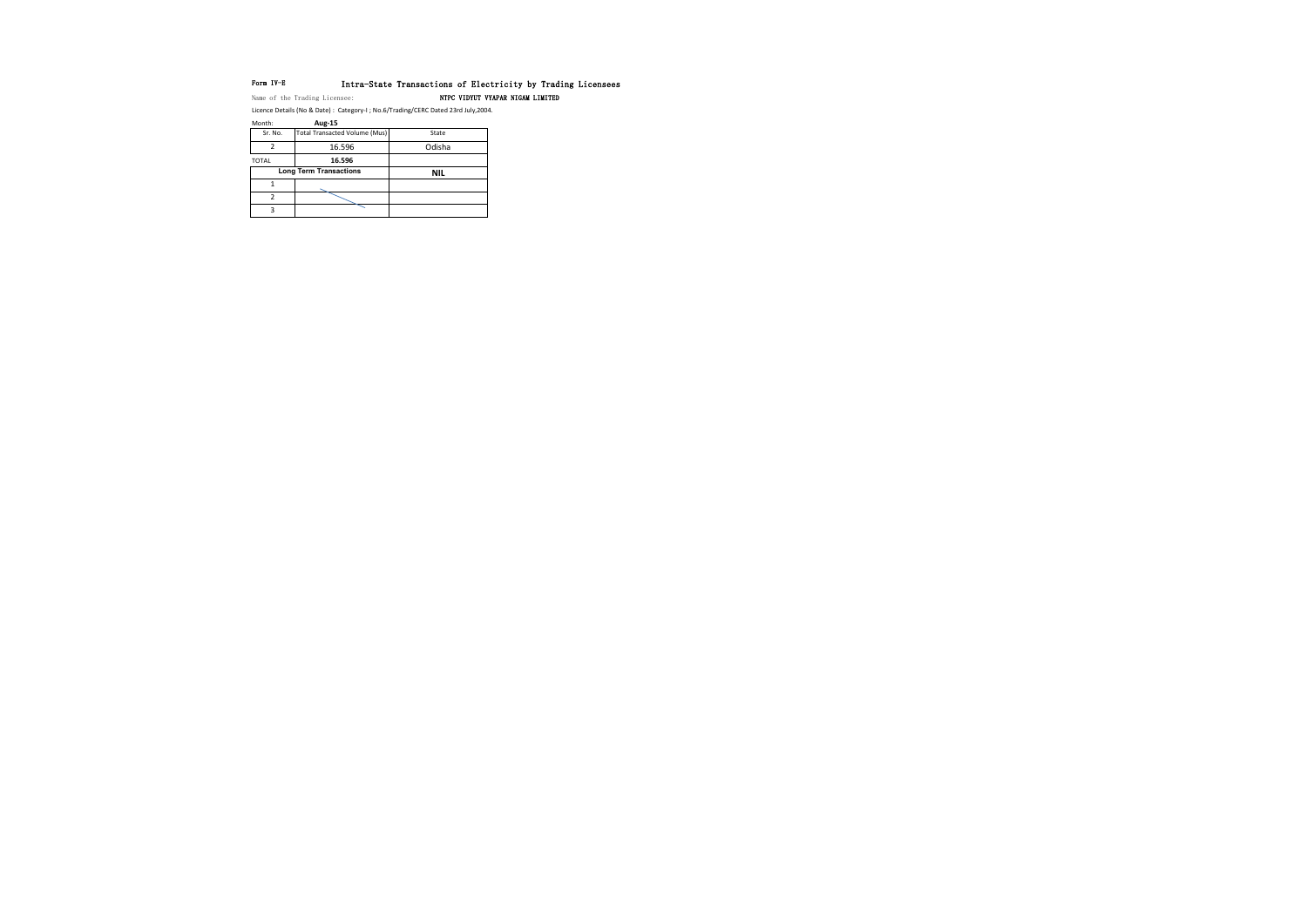#### Form IV-F Day Ahead Power Exchange Transactions of Electricity by Trading Licensees

Name of the Trading Licensee: NTPC VIDYUT VYAPAR NIGAM LIMITED

| Month:         | Aug-15                     |                        |                                       |                      |                               |       |                           |
|----------------|----------------------------|------------------------|---------------------------------------|----------------------|-------------------------------|-------|---------------------------|
|                |                            | <b>Total Scheduled</b> |                                       | <b>Purchase form</b> | Sold to                       |       |                           |
| SI No          | Date of<br><b>Delivery</b> | Volume<br>(MUs)        | <b>Name of Seller</b><br>/ Name of PX | <b>State</b>         | Name of Buyer<br>/ Name of PX | State | Margin charged<br>(₹/kwh) |
| $\mathbf{1}$   | 01-Aug-15                  | 0.550000 IEX           |                                       |                      | Govt. of Goal GOA             |       | ≤ $0.04$                  |
| $\overline{2}$ | 02-Aug-15                  | 0.120000 IEX           |                                       |                      | Govt. of Goa GOA              |       | ≤ $0.04$                  |
| 3              | 03-Aug-15                  | 0.710000 IEX           |                                       |                      | Govt. of Goal GOA             |       | ≤0.04                     |
| 4              | 04-Aug-15                  | 0.710000 IEX           |                                       |                      | Govt. of Goa GOA              |       | ≤ $0.04$                  |
| 5              | 05-Aug-15                  | 0.840000 IEX           |                                       |                      | Govt. of Goa GOA              |       | ≤ $0.04$                  |
| 6              | 06-Aug-15                  | 0.504040 IEX           |                                       |                      | Govt. of Goa GOA              |       | ≤0.04                     |
| 7              | 07-Aug-15                  | 0.500000 IEX           |                                       |                      | Govt. of Goa GOA              |       | ≤ $0.04$                  |
| 8              | 08-Aug-15                  | 0.447145 IEX           |                                       |                      | Govt. of Goa GOA              |       | ≤ $0.04$                  |
| 9              | 09-Aug-15                  |                        | 0.350000 Govt. of Goa GOA             |                      | <b>IEX</b>                    |       | ≤ $0.04$                  |
| 10             | 09-Aug-15                  | 0.105000 IEX           |                                       |                      | Govt. of Goa GOA              |       | ≤ $0.04$                  |
| 11             | 10-Aug-15                  |                        | 0.260000 Govt. of Goa GOA             |                      | <b>IEX</b>                    |       | ≤ $0.04$                  |
| 12             | 10-Aug-15                  | 0.580000 IEX           |                                       |                      | Govt. of Goal GOA             |       | ≤ $0.04$                  |
| 13             | 11-Aug-15                  |                        | 0.200000 Govt. of Goa GOA             |                      | <b>IEX</b>                    |       | ≤ $0.04$                  |
| 14             | 11-Aug-15                  | 0.467308 IEX           |                                       |                      | Govt. of Goa GOA              |       | ≤0.04                     |
| 15             | 12-Aug-15                  |                        | 0.200000 Govt. of Goa GOA             |                      | <b>IEX</b>                    |       | ≤ $0.04$                  |
| 16             | 12-Aug-15                  | 0.550000 IEX           |                                       |                      | Govt. of Goa GOA              |       | ≤ $0.04$                  |
| 17             | 13-Aug-15                  |                        | 0.175000 Govt. of Goa GOA             |                      | <b>IEX</b>                    |       | ≤ $0.04$                  |
| 18             | 13-Aug-15                  | 0.580000 IEX           |                                       |                      | Govt. of Goa GOA              |       | ≤ $0.04$                  |
| 19             | 14-Aug-15                  |                        | 0.350000 Govt. of Goa GOA             |                      | <b>IEX</b>                    |       | ≤ $0.04$                  |
| 20             | 14-Aug-15                  | 0.450000 IEX           |                                       |                      | Govt. of Goa GOA              |       | ≤ $0.04$                  |
| 21             | 15-Aug-15                  |                        | 0.133195 Govt. of Goa GOA             |                      | IEX                           |       | ≤ $0.04$                  |
| 22             | 15-Aug-15                  | 0.120000 IEX           |                                       |                      | Govt. of Goa GOA              |       | ≤ $0.04$                  |
| 23             | 16-Aug-15                  |                        | 0.303833 Govt. of Goa GOA             |                      | <b>IEX</b>                    |       | ≤0.04                     |
| 24             | 16-Aug-15                  | 0.075000 IEX           |                                       |                      | Govt. of Goa GOA              |       | ≤ $0.04$                  |
| 25             | 17-Aug-15                  |                        | 0.205000 Govt. of Goa GOA             |                      | IEX                           |       | ≤0.04                     |
| 26             | 17-Aug-15                  | 0.500000 IEX           |                                       |                      | Govt. of Goa GOA              |       | ≤ $0.04$                  |
| 27             | 18-Aug-15                  |                        | 0.139540 Govt. of Goa GOA             |                      | <b>IEX</b>                    |       | ≤ $0.04$                  |
| 28             | 18-Aug-15                  | 0.580000 IEX           |                                       |                      | Govt. of Goa GOA              |       | ≤ $0.04$                  |
| 29             | 19-Aug-15                  |                        | 0.160000 Govt. of Goa GOA             |                      | <b>IEX</b>                    |       | ≤ $0.04$                  |
| 30             | 19-Aug-15                  | 0.660000 IEX           |                                       |                      | Govt. of Goa GOA              |       | $≤0.04$                   |
| 31             | 20-Aug-15                  |                        | 0.147550 Govt. of Goa GOA             |                      | IEX                           |       | ≤ $0.04$                  |
| 32             | 20-Aug-15                  | 0.710000 IEX           |                                       |                      | Govt. of Goa GOA              |       | ≤ $0.04$                  |
| 33             | 21-Aug-15                  |                        | 0.160000 Govt. of Goa GOA             |                      | <b>IEX</b>                    |       | $≤0.04$                   |
| 34             | 21-Aug-15                  | 0.710000 IEX           |                                       |                      | Govt. of Goa GOA              |       | ≤ $0.04$                  |
| 35             | 22-Aug-15                  |                        | 0.205000 Govt. of Goa GOA             |                      | IEX                           |       | $≤0.04$                   |
| 36             | 22-Aug-15                  | 0.610000 IEX           |                                       |                      | Govt. of Goa GOA              |       | $≤0.04$                   |
| 37             | 23-Aug-15                  |                        | 0.313208 Govt. of Goa GOA             |                      | <b>IEX</b>                    |       | ≤ $0.04$                  |
| 38             | 23-Aug-15                  | 0.120000 IEX           |                                       |                      | Govt. of Goa GOA              |       | ≤ $0.04$                  |
| 39             | 24-Aug-15                  |                        | 0.250000 Govt. of Goa GOA             |                      | IEX                           |       | ≤0.04                     |
| 40             | 24-Aug-15                  | 0.660000 IEX           |                                       |                      | Govt. of Goa GOA              |       | $≤0.04$                   |
| 41             | 25-Aug-15                  |                        | 0.155000 Govt. of Goa GOA             |                      | IEX                           |       | ≤ $0.04$                  |
| 42             | 25-Aug-15                  | 0.710000 IEX           |                                       |                      | Govt. of Goa GOA              |       | ≤ $0.04$                  |
| 43             | 26-Aug-15                  |                        | 0.060000 Govt. of Goa GOA             |                      | <b>IEX</b>                    |       | ≤ $0.04$                  |
| 44             | 26-Aug-15                  | 0.704543 IEX           |                                       |                      | Govt. of Goa GOA              |       | ≤ $0.04$                  |
| 45             | 27-Aug-15                  |                        | 0.080000 Govt. of Goa GOA             |                      | <b>IEX</b>                    |       | $≤0.04$                   |
| 46             | 27-Aug-15                  | 0.660000 IEX           |                                       |                      | Govt. of Goa GOA              |       | ≤ $0.04$                  |
| 47             | 28-Aug-15                  |                        | 0.130000 Govt. of Goa GOA             |                      | <b>IEX</b>                    |       | ≤ $0.04$                  |
| 48             | 28-Aug-15                  | 0.420413 IEX           |                                       |                      | Govt. of Goa GOA              |       | $≤0.04$                   |
| 49             | 29-Aug-15                  |                        | 0.240000 Govt. of Goa GOA             |                      | <b>IEX</b>                    |       | ≤0.04                     |
| 50             | 29-Aug-15                  | 0.537080 IEX           |                                       |                      | Govt. of Goa GOA              |       | ≤ $0.04$                  |
| 51             | 30-Aug-15                  |                        | 0.375000 Govt. of Goa GOA             |                      | <b>IEX</b>                    |       | $≤0.04$                   |
| 52             | 30-Aug-15                  | 0.135000 IEX           |                                       |                      | Govt. of Goa GOA              |       | ≤ $0.04$                  |
| 53             | 31-Aug-15                  |                        | 0.290000 Govt. of Goa GOA             |                      | IEX                           |       | $≤0.04$                   |
| 54             | 31-Aug-15                  | 0.467223 IEX           |                                       |                      | Govt. of Goa GOA              |       | ≤ $0.04$                  |
|                | <b>Total</b>               | 20.375075              |                                       |                      |                               |       |                           |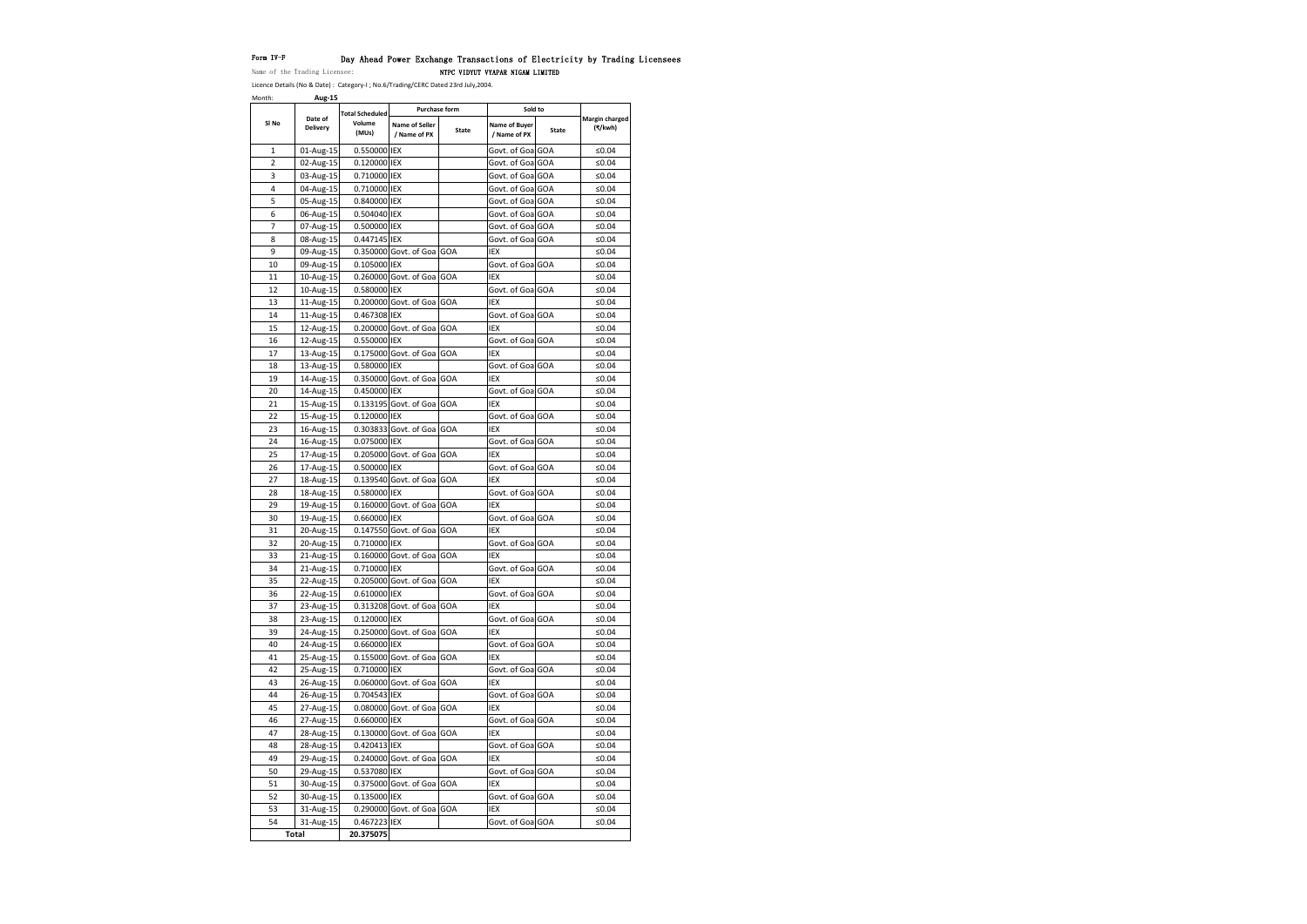### Form IV-G Term Ahead Power Exchange Transactions of Electricity by Trading Licensees

Name of the Trading Licensee: NTPC VIDYUT VYAPAR NIGAM LIMITED

| Month:                  | <b>Aug-15</b>                     |                                 |                                       |                              |                        |           |                             |                |                  |         |                               |                        |
|-------------------------|-----------------------------------|---------------------------------|---------------------------------------|------------------------------|------------------------|-----------|-----------------------------|----------------|------------------|---------|-------------------------------|------------------------|
|                         | Period of                         |                                 | Period of Power Delivery              |                              | Time of Power Dilivery |           |                             | Purchased from |                  | Sold to |                               | Trading                |
| Sr.No                   | Power<br>Exchange (IEX<br>/ PXIL) | Start date                      | End date<br>(DD/MM/YYYY) (DD/MM/YYYY) | <b>Start Time</b><br>(HH:MM) | End Time<br>(HH:MM)    | Scheduled | Volume (Mus) Name of Seller | State          | Name of<br>Buyer | State   | Transaction<br>Price ( / Kwh) | mragin<br>$\int$ /kwh) |
| $\mathbf{A}$            | Intra-Day Contracts               |                                 |                                       |                              |                        |           |                             |                |                  |         |                               |                        |
| $\overline{1}$          |                                   |                                 |                                       |                              |                        |           |                             |                |                  |         |                               |                        |
| $\overline{2}$          |                                   |                                 |                                       |                              |                        |           |                             |                |                  |         |                               |                        |
| 3                       |                                   |                                 |                                       |                              |                        |           |                             |                |                  |         |                               |                        |
| В                       |                                   | Day-Ahead Contingency Contracts |                                       |                              |                        |           |                             |                |                  |         |                               |                        |
| $\overline{1}$          |                                   |                                 |                                       |                              |                        |           |                             |                |                  |         |                               |                        |
| 2                       |                                   |                                 |                                       |                              |                        |           |                             |                |                  |         |                               |                        |
| 3                       |                                   |                                 |                                       |                              |                        |           |                             |                |                  |         |                               |                        |
| C                       | <b>Daily Contracts</b>            |                                 |                                       |                              |                        |           |                             |                |                  |         |                               |                        |
| $\overline{1}$          |                                   |                                 |                                       |                              |                        |           |                             |                |                  |         |                               |                        |
| 2                       |                                   |                                 |                                       |                              |                        |           |                             |                |                  |         |                               |                        |
| 3                       |                                   |                                 |                                       |                              |                        |           |                             |                |                  |         |                               |                        |
| D                       | <b>Weekly Contracts</b>           |                                 |                                       |                              |                        |           |                             |                |                  |         |                               |                        |
| $\overline{\mathbf{1}}$ |                                   |                                 |                                       |                              |                        |           |                             |                |                  |         |                               |                        |
| 2                       |                                   |                                 |                                       |                              |                        |           |                             |                |                  |         |                               |                        |
| 3                       |                                   |                                 |                                       |                              |                        |           |                             |                |                  |         |                               |                        |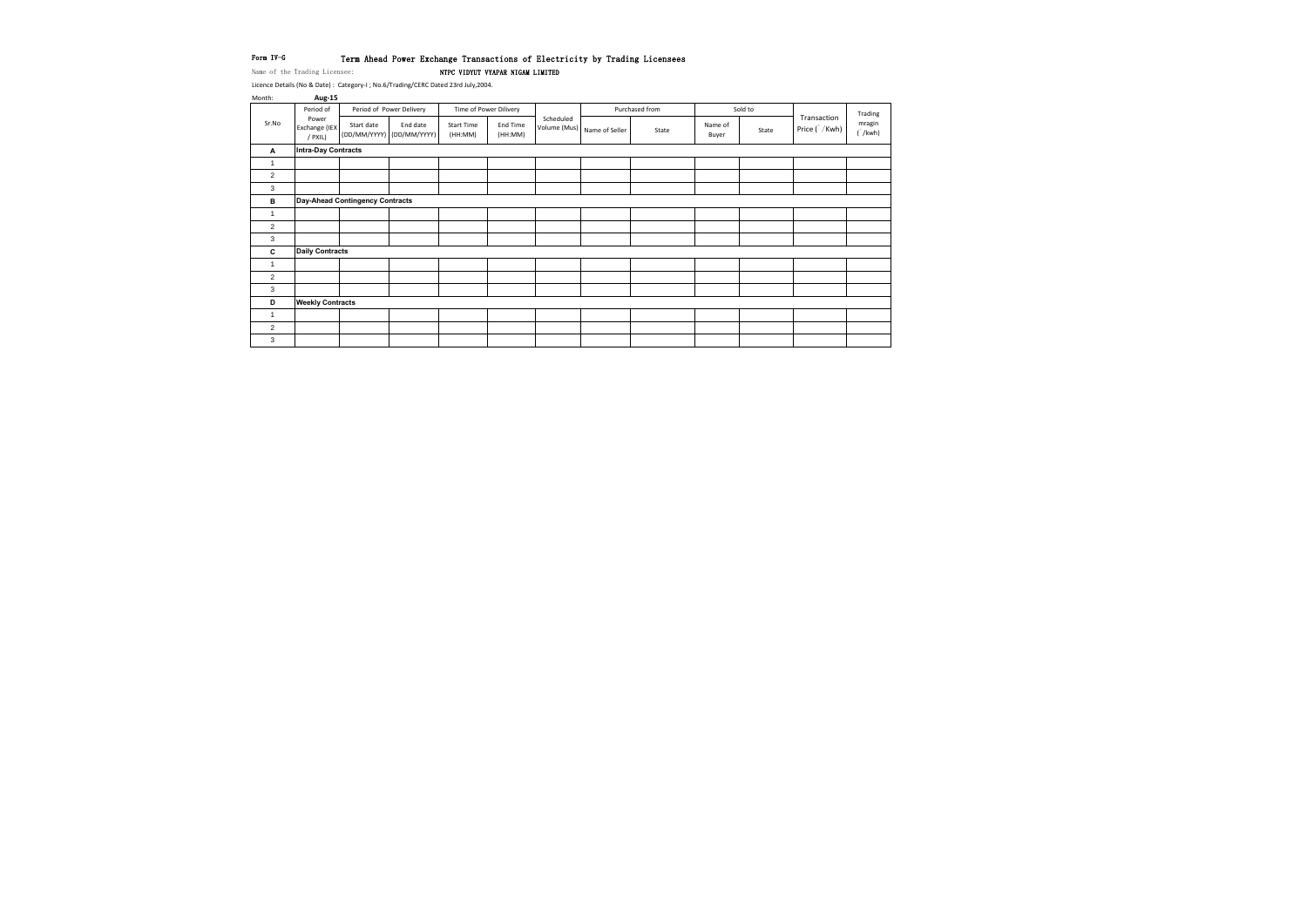# Form IV-H Renewable Energy Certificates(REC) Trading on Power Exchange by Trading Licensees<br>Name of the Trading Licensee: NTPC VIDYUT VYAPAR NIGAM LIMITED

NTPC VIDYUT VYAPAR NIGAM LIMITED

Date of Trading: DD/MM/YYYY

| Sr. No. | <b>Name of REC Client</b> | <b>Client Type</b><br>(Renewable<br>generator/<br>Obligated<br>Entities) | Name of Power<br>Exchange | Volume<br>(RECs) | <b>Market Clearing</b><br>Price<br>(₹/REC) |
|---------|---------------------------|--------------------------------------------------------------------------|---------------------------|------------------|--------------------------------------------|
|         | Non Solar RECs            |                                                                          |                           |                  |                                            |
|         |                           |                                                                          |                           |                  |                                            |

**Trading Margin (₹/KWh)**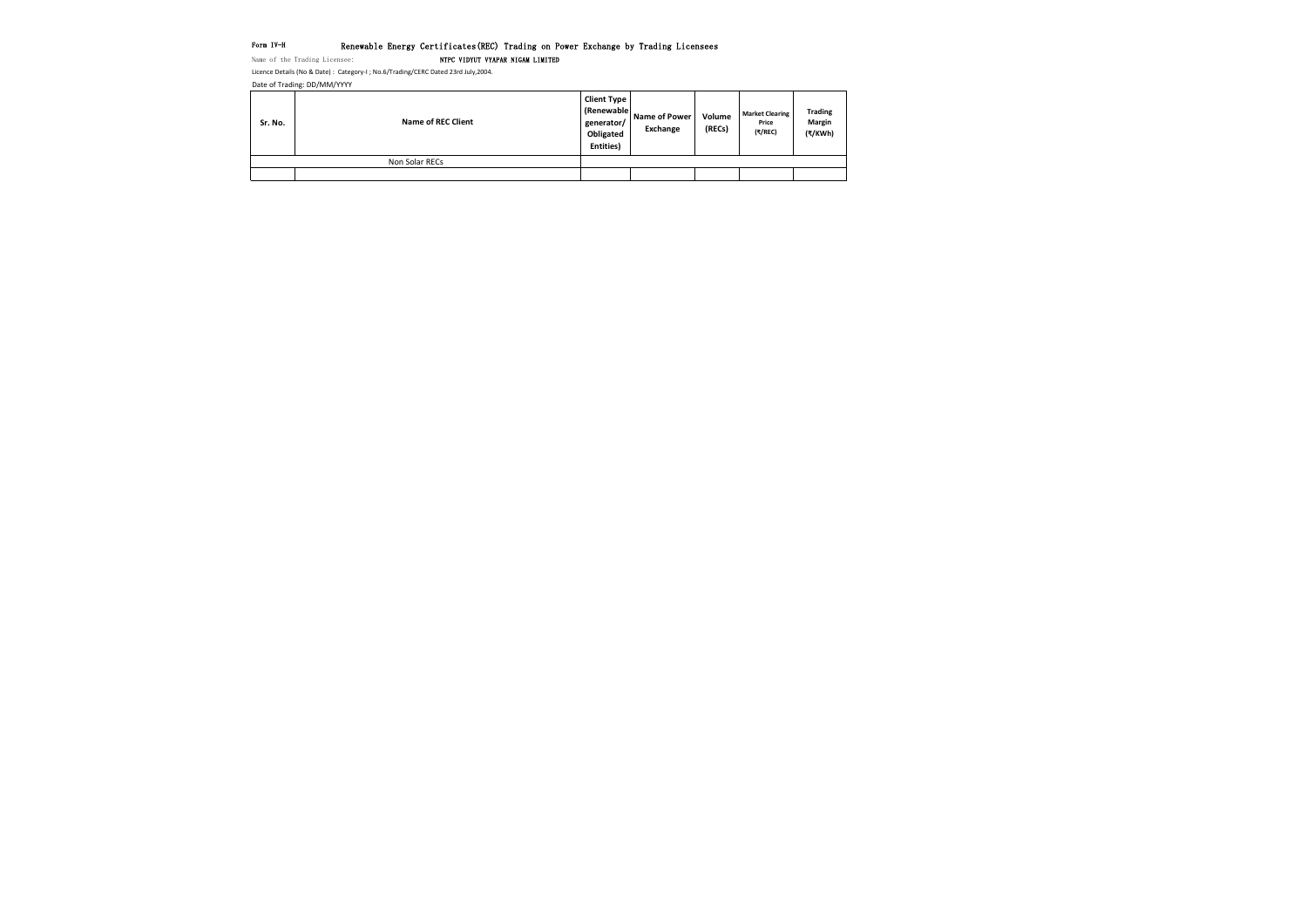# Form IV-I 0pen Position of Inter-State Electricity Contracts by Trading Licensees

Name of the Trading Licensee: NTPC VIDYUT VYAPAR NIGAM LIMITED

Licence Details (No & Date) : Category-I ; No.6/Trading/CERC Dated 23rd July,2004.

\* Price has to be reported separately for each contract.

| Month: | <b>Aug-15</b>                                     |                                                                |                                  |                                        |
|--------|---------------------------------------------------|----------------------------------------------------------------|----------------------------------|----------------------------------------|
|        | Long Position of Trader (Purchased but not sold)  |                                                                |                                  |                                        |
| Sr.No  | <b>Date of Contract</b><br>(DD/MM/YYYY)           | <b>Uncontracted tenure (Open</b><br>Position) in Days / Months | <b>Uncontracted Volume (Mus)</b> | <b>Purchase Price</b><br>$\int$ /kwh)* |
| 1      |                                                   |                                                                |                                  |                                        |
| 2      |                                                   |                                                                |                                  |                                        |
| 3      |                                                   |                                                                |                                  |                                        |
| 4      |                                                   |                                                                |                                  |                                        |
|        | Short Position of Trader (Sale but not purchased) |                                                                |                                  |                                        |
| Sr.No  | <b>Date of Contract</b><br>(DD/MM/YYYY)           | Uncontracted tenure (Open<br>Position) in Days / Months        | <b>Uncontracted Volume (Mus)</b> | <b>Purchase Price</b><br>$\int$ /kwh)* |
| 1      |                                                   |                                                                |                                  |                                        |
| 2      |                                                   |                                                                |                                  |                                        |
| 3      |                                                   |                                                                |                                  |                                        |
| 4      |                                                   |                                                                |                                  |                                        |